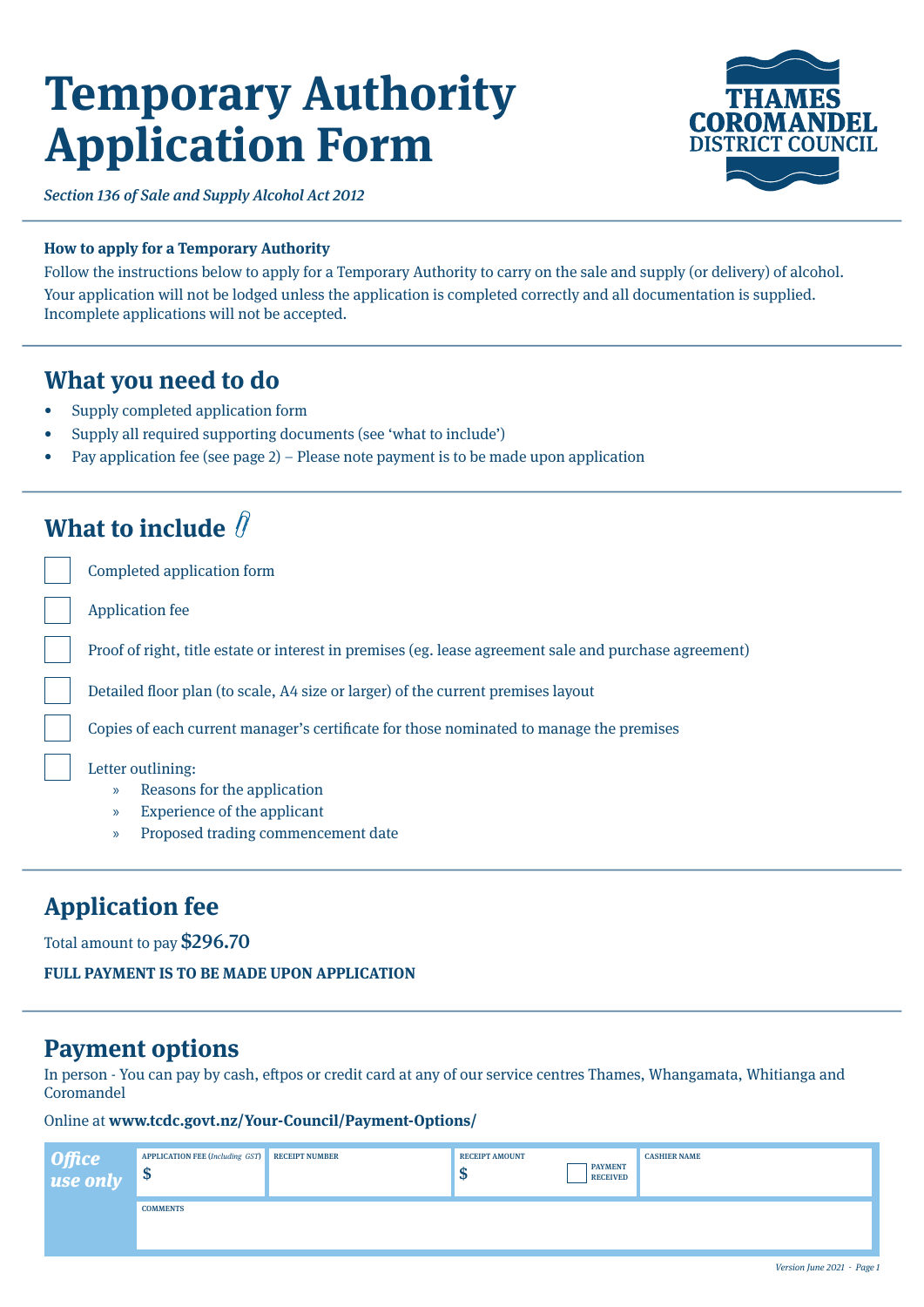# **Application for Temporary Authority**



Section 136, Sale and Supply of Alcohol Act 2012

To the Secretary of the Thames-Coromandel District Licensing Committee this application to carry on the sale and supply (or delivery) of alcohol is made in accordance with the details set out below.

# **Applicants details**

| 1)                                                                                                                                                                                                         | Applicant name<br>(name to appear on licence) |  |                                      |  |  |  |
|------------------------------------------------------------------------------------------------------------------------------------------------------------------------------------------------------------|-----------------------------------------------|--|--------------------------------------|--|--|--|
|                                                                                                                                                                                                            | Contact<br>name                               |  |                                      |  |  |  |
|                                                                                                                                                                                                            | Contact phone<br>number                       |  | Postal address for service documents |  |  |  |
|                                                                                                                                                                                                            | Email<br>address                              |  |                                      |  |  |  |
| 2)<br>Does the applicant (or any company directors) have any criminal convictions?<br><b>YES</b><br>N <sub>O</sub><br>If YES, what was the nature of the offence, date of conviction and penalty suffered? |                                               |  |                                      |  |  |  |
| <b>Date of conviction</b><br><b>Nature of the offence</b><br><b>Penalty Suffered</b>                                                                                                                       |                                               |  |                                      |  |  |  |

| Nature of the offence | Date of conviction | <b>Penalty Suffered</b> |
|-----------------------|--------------------|-------------------------|
|                       |                    |                         |
|                       |                    |                         |
|                       |                    |                         |
|                       |                    |                         |
|                       |                    |                         |
|                       |                    |                         |
|                       |                    |                         |
|                       |                    |                         |
|                       |                    |                         |

| 3) | Are you applying as an individual? | <sup>1</sup> YES (go to question 4) | NO (go to question 6) |
|----|------------------------------------|-------------------------------------|-----------------------|
| 4) | What is your occupation?           |                                     |                       |
|    |                                    |                                     |                       |

#### When and where were you born? **5)**

| .             |          |
|---------------|----------|
| Date of birth | Place of |
|               | .        |
| dd/mm/yyyy    | birth    |

#### **6)** State the full details of each director/shareholder or partner. If a public company also supply details of each person who holds 20% or more of the shares, or any class of shares issued by the company.

|                  | <b>Shareholder/Director/Partner</b> | <b>Shareholder/Director/Partner</b> | <b>Shareholder/Director/Partner</b> |
|------------------|-------------------------------------|-------------------------------------|-------------------------------------|
| Name             |                                     |                                     |                                     |
| Address          |                                     |                                     |                                     |
| Date of Birth    |                                     |                                     |                                     |
| Place of Birth   |                                     |                                     |                                     |
| Designation      |                                     |                                     |                                     |
| Number of Shares |                                     |                                     |                                     |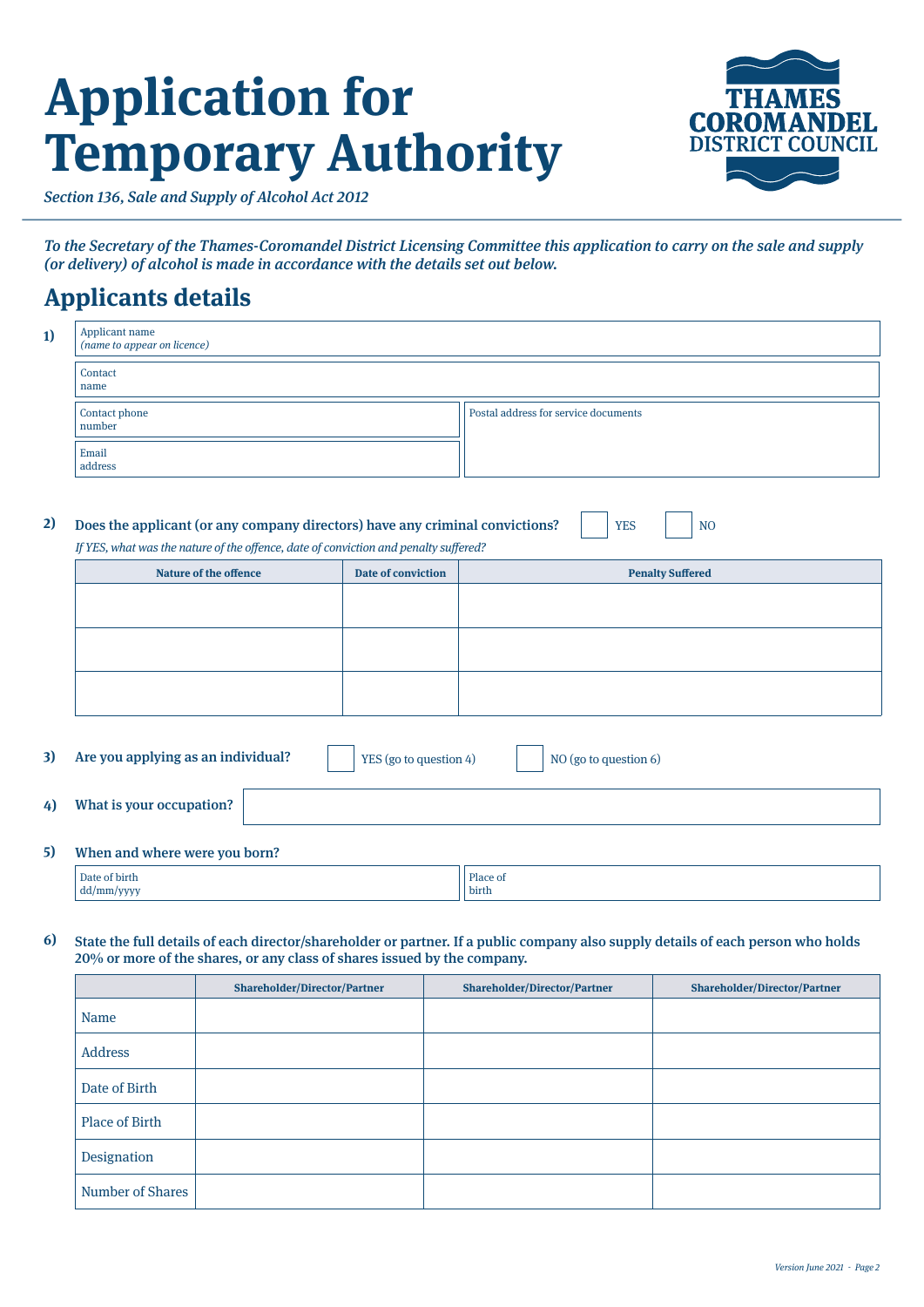# **Application details**

| 7) | What type of licence is held? | ON | <b>OFF</b> |                |
|----|-------------------------------|----|------------|----------------|
|    | Licence<br>number             |    |            | Expiry<br>date |
|    |                               |    |            |                |

# **Premises details**

| 8)         | Address of proposed<br>licensed premises                                                                             | Postcode       |
|------------|----------------------------------------------------------------------------------------------------------------------|----------------|
| 9)         | Proposed<br>trading name                                                                                             |                |
| <b>10</b>  | Previous<br>trading name                                                                                             |                |
| <b>11)</b> | What date does the applicant intend to take over ownership of the business?<br><b>DD</b><br><b>YYYY</b><br><b>MM</b> |                |
| 12)        | Does the applicant intend to make any cosmetic or structural changes to the premises?<br>YES (details below)         | N <sub>O</sub> |
|            |                                                                                                                      |                |

**13)** What right, title, estate, or interest does the applicant have in the premises to which the application relates:

## **Business details**

### What relevant experience and training does the applicant have regarding the sale and supply of alcohol? **14)**

| Date of training | <b>Training provider</b> |
|------------------|--------------------------|
|                  |                          |
|                  |                          |
|                  |                          |
|                  |                          |

## **15)** Manager details - list all certified managers of the premises:

| <b>Name</b> | <b>Address</b> | <b>DOB</b> | <b>Manager Certificate Details</b> |
|-------------|----------------|------------|------------------------------------|
|             |                |            |                                    |
|             |                |            |                                    |
|             |                |            |                                    |
|             |                |            |                                    |